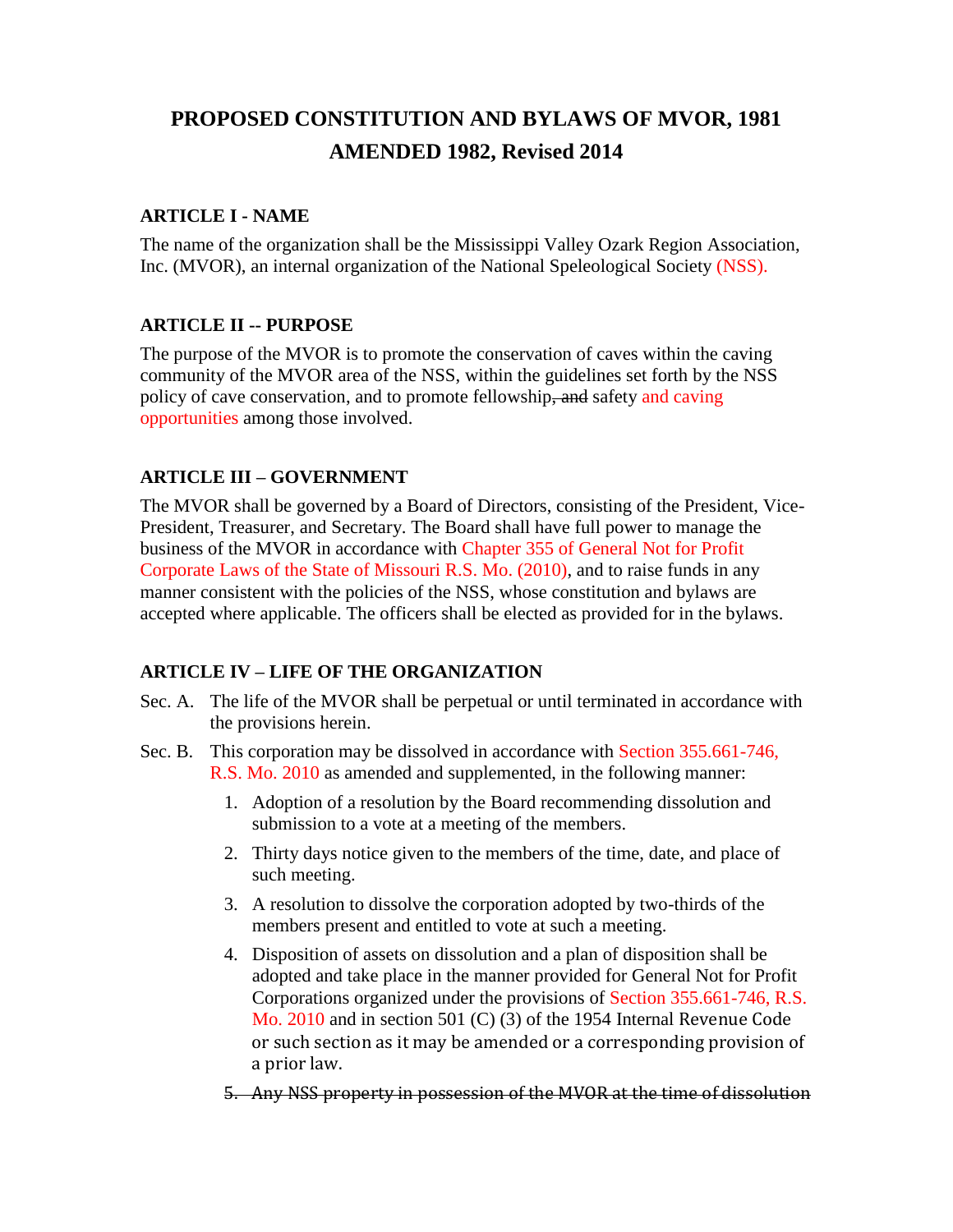## **ARTICLE V – REGISTERED AGENT**

In order to maintain the articles of incorporation with the Missouri Secretary of State, the registered agent shall be a resident of Missouri. Filing per the state's requirements.

#### **ARTICLE VI – MEMBERSHIP**

Membership in the MVOR shall be open to any persons who are interested in speleology and cave related disciplines, and have complied with conditions of membership set forth in the Bylaws.

#### **ARTICLE VII – AMENDMENTS**

Any motion to amend or repeal the constitution or any part thereof must be submitted in writing by to the Board. Changes in the constitution may be made by a two-thirds vote of members present at any regular meeting, or any special meeting called for that purpose, provided 30 days' previous notice setting forth the changes shall have been given to all current members or posted on the MVOR website.

## **BYLAWS**

#### **CHAPTER I – MEMBERSHIP**

- Sec. A. Any current NSS member, current NSS grotto member, or unaffiliated caver who meets qualifications under Sec. B shall be granted voting membership.
- Sec. B. Application for membership for unaffiliated cavers shall be endorsed by a member in good standing. Membership dues for the next two MVORs shall accompany the application. All applications are subject to approval by the Board, and/or the group sponsoring the convention.
- Sec. C. Registration fee for an event shall include membership dues.

## **CHAPTER II – DUES AND ASSESSMENTS**

The membership dues of the organization shall be set by the Treasurer with the approval by majority vote of the members at a regular meeting. And increase of not more than  $25$ 50 cents per member may be made with the approval of the Board only.

The hosting grotto of the MVOR meetings must supply the MVOR Board with the attending members information and fees

#### **CHAPTER III – QUALIFICATIONS AND DUTIES OF OFFICERS**

Sec. A. Qualifications

1. At least 3 of the officers must be a natural born U.S. citizen.

1. All officers shall be NSS members in good standing and at least 21 years of age.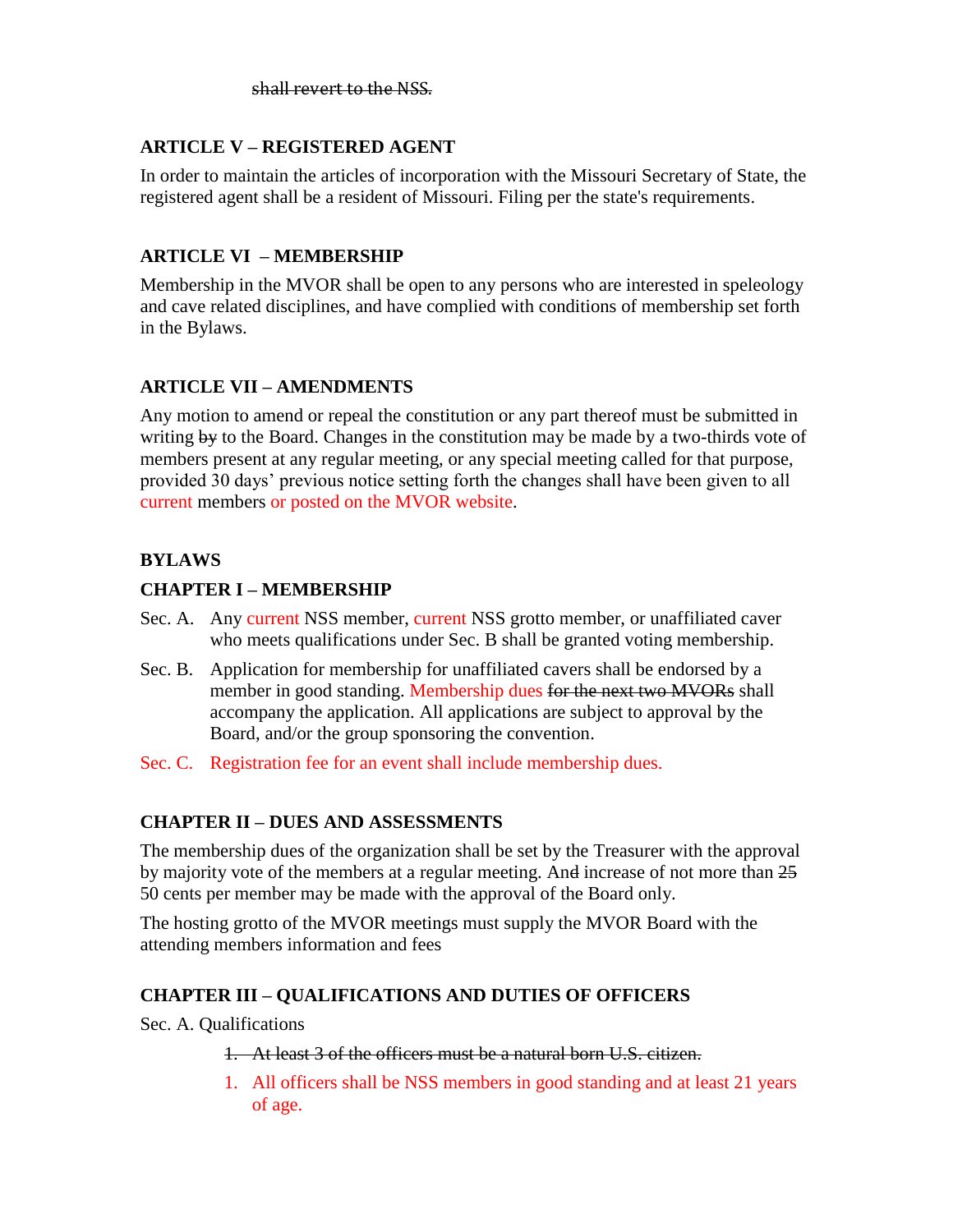3.2. The President, with the approval of the Board, shall appoint a member of the MVOR to fill a vacancy on the Board, to serve until the next regular meeting.

#### Sec. B. Duties

- 1. The President shall preside at MVOR meetings, be responsible for taking the initiative in keeping the MVOR active in the accomplishment of its purposes, and for the filing between January 15 and March 1 of the annual articles of incorporation with the Secretary of State, to avoid paying late penalties. oversee the board to accomplish it's duties, and with board assistance, file the annual internal organization report to the NSS.
- 2. The Vice-President shall substitute for the President, if absent, and assist the President in the performance of those duties when necessary. In the event of the President's unwillingness or inability to serve, the Vice-President shall succeed to the office of President.
- 3. The Treasurer shall receive and disburse all money pertaining to the Region, keep a record of such money and disbursements to the proper authorities on receipt. No MVOR money shall be spent or given away without prior written consent of the Treasurer, or a majority vote of the Board. The Treasurer shall be responsible for submitting the annual report to the Secretary of State and paying the required fees, as prescribed in Section 355.661-746, R.S. Mo. 2010. There shall should be an annual audit conducted by 3 members not on the board.
- 4. The Secretary shall attend business meetings, be responsible for the minutes of the meetings, conduct the official correspondence, make the annual NSS report with assistance of the Treasurer when necessary, maintain the MVOR membership list and perform such other secretarial duties as may be required.
- 5. The regional officers shall be the sole channel for any complaints  $\theta$  or suggestions concerning conditions at MVOR meetings, and may relay them to the appropriate authorities, speaking on behalf of the entire membership.

#### **CHAPTER IV – ELECTIONS**

- Sec. A. The slate of candidates shall be nominated from the floor at the Fall business meeting. No name shall be presented unless it is definitely known that the member is willing and is able to serve, and meets the qualifications, if elected. Election of officers will follow immediately.
- Sec. B. The officers shall be elected by a simple majority. If no candidate receives a simple majority, a runoff election shall be held.
- Sec. C. The term of officers shall be for one year, to begin immediately following their election.